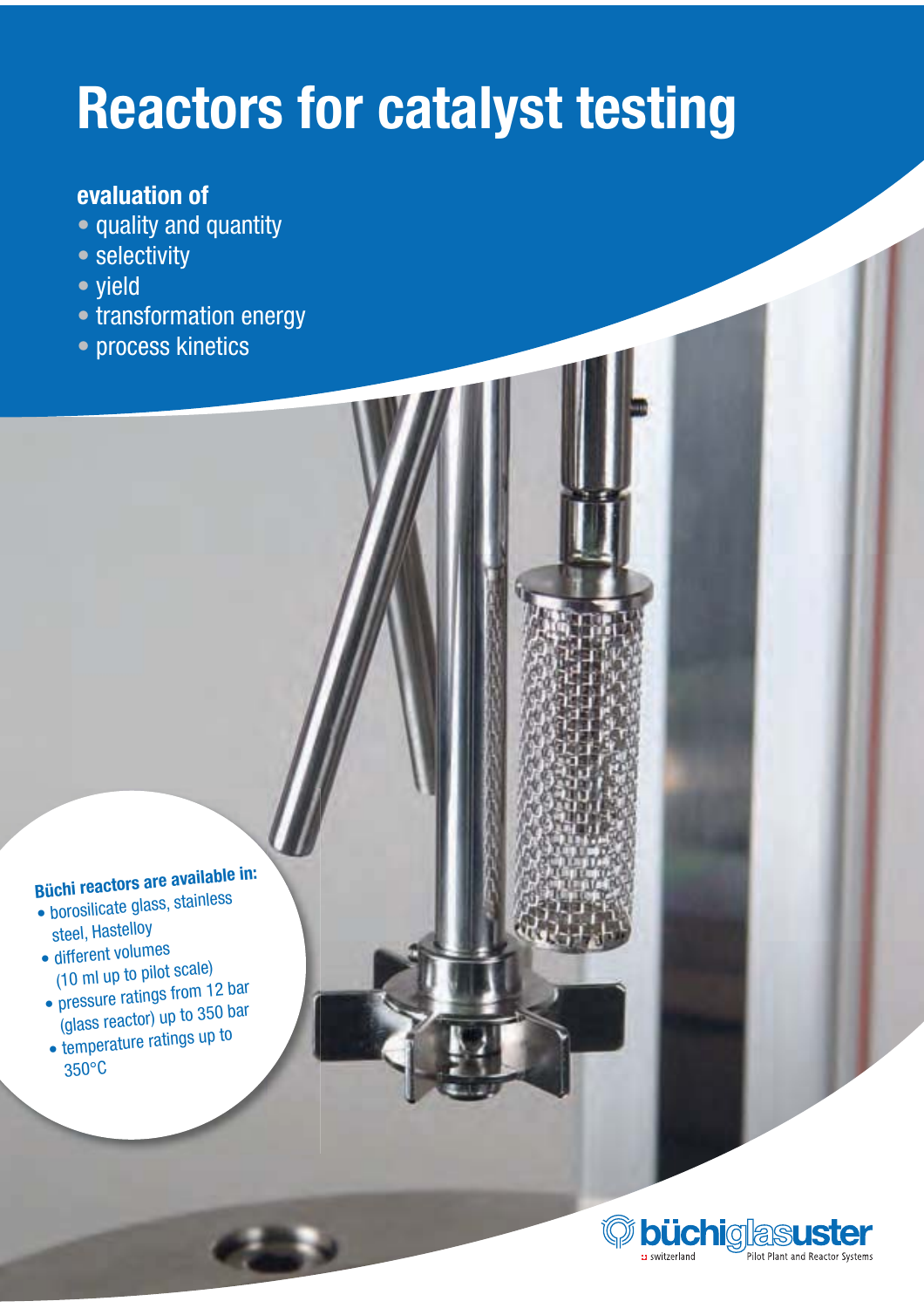# **Reactors for catalyst testing**

## Fixed catalyst basket (case 1)



Application Efficiency testing of catalyst **Process** Product oriented catalysis in the liquid phase Procedure Gas and/or liquid circulates through catalyst bed **Limitation** The catalysts activity is limited locally

## Spinning catalyst basket, serves as mixer (case 2)

#### **Application**

Efficiency testing of larger catalysts, pellets

#### **Process**

Product oriented catalysis in the liquid phase

#### **Procedure**

Gas and/or liquid circulates through spinning catalyst bed, basket acts as mixer, small volumes already get in contact with catalyst

#### Limitation

Room for built-in accessories likes probes etc. due to space constraint



## Spinning or static catalyst basket (case 3 - Robinson-Mahoney principle)



#### **Application**

Efficiency testing of catalyst

#### **Process**

Product oriented catalysis in the liquid phase

#### **Procedure**

Gas and/or liquid circulates through spinning or stationary catalyst bed, basket acts as mixer, small volumes already get in contact with catalyst

#### Limitation

Room for built-in accessories likes probes etc. due to space constraint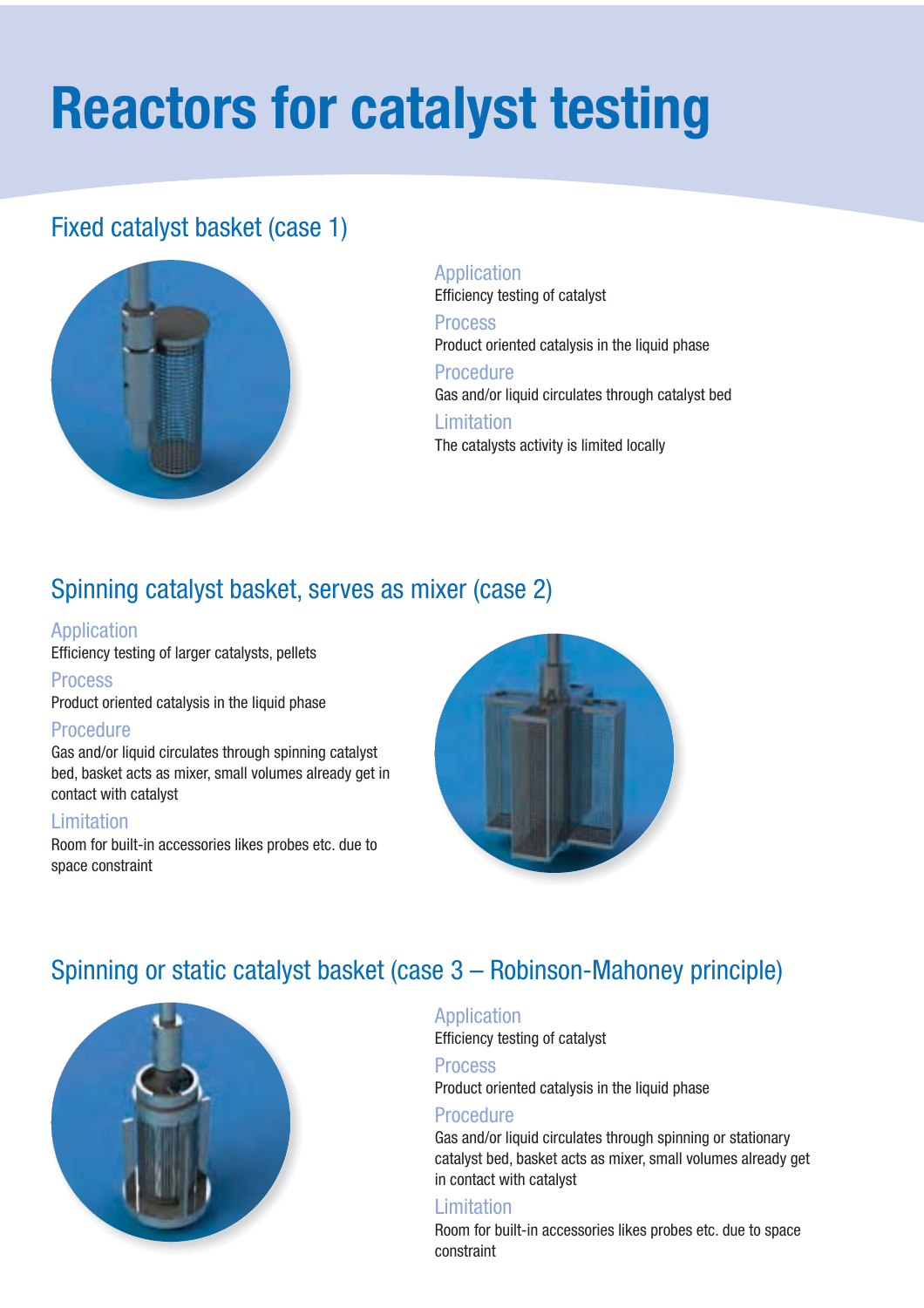Büchi catatest reactors are designed with fixed basket, spinning or falling basket for use with liquids, gases or solids. They can be used for catalyst testing, catalytic hydrogenations, oxydations etc. Catalyst testing is often done to test the efficiency of the different catalysts and/or to develop or improve the relevant processes. Different stirrers / baskets are available depending on process, the reactants phase conditions, viscosity, etc. They influence the area of interaction between catalyst and reactants (heterogeneous catalysis) where the reactants must diffuse to the catalyst surface and adsorb onto it. Specific transformations can take place (case  $1 - 3$ ). It also allows to precisely define the starting point of a reaction in order to observe specific kinetics or to do sequential gas / liquid phase reactions (case 4). For the addition of catalysts in solution / suspension, burettes can be used (case 5)

### Falling and spinning catalyst basket (case 4)



#### **Application**

Kinetics behavior testing of catalytic reaction

#### **Process**

Control of the kinetic of catalytic reaction in the liquid phase

#### **Procedure**

Operator determines start of the catalytic reaction, possibility to observe specific kinetic by:

- a) Falling spinning catalyst basket into liquid phase, after reaction mixture having reached its reaction condition rotating or spinning basket acts as mixer, small volumes already get in contact with
- b) By addition of liquid/suspension (from burette) at a specific moment, after being prepared outside the reactor, mixing by built-in stirrer, stationary or spinning basket

#### **Limitation**

Mesh size of catalyst basket

### **Burettes (case 5)**

Addition of catalysts in solution / suspension by (heatable) burettes.